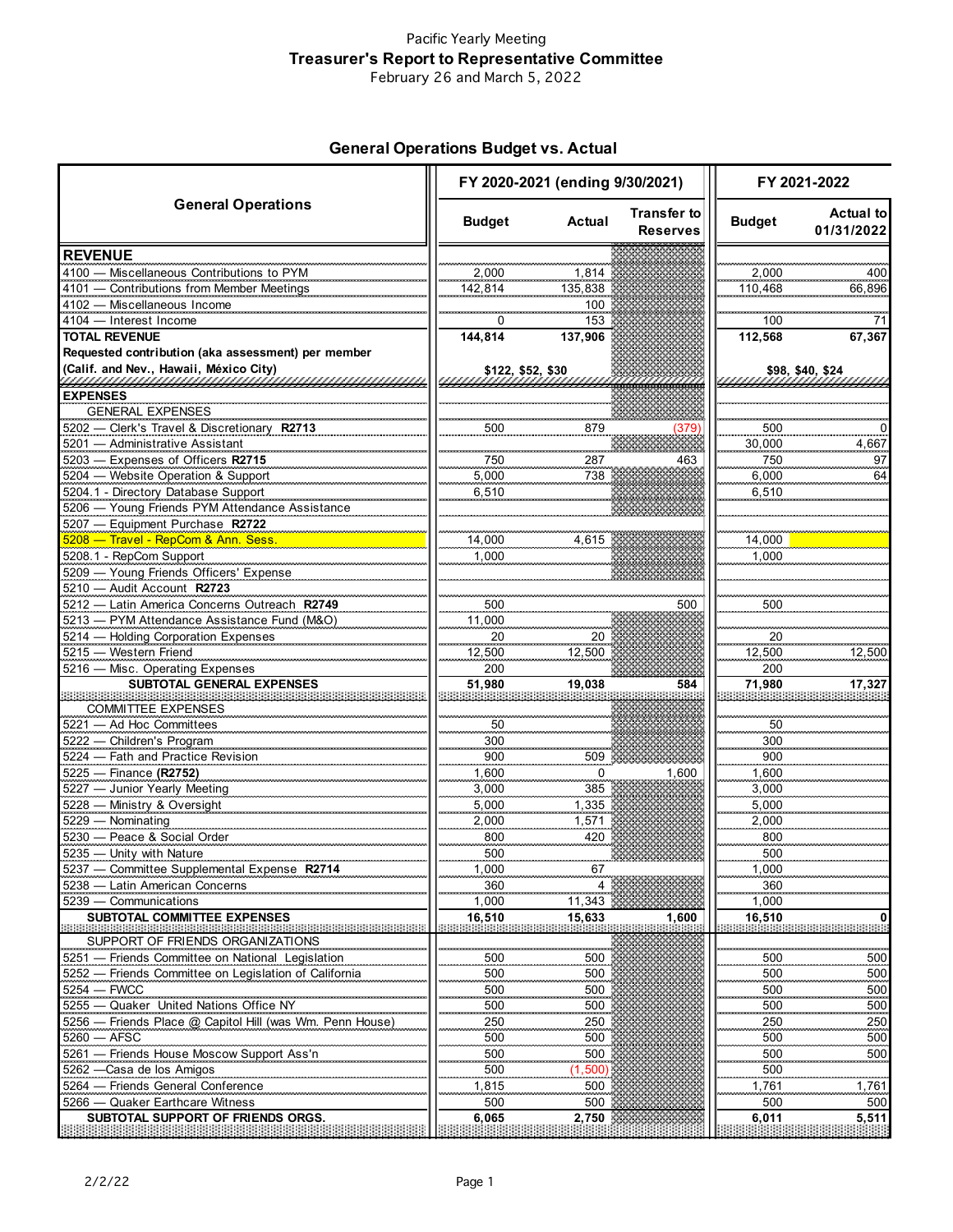#### Pacific Yearly Meeting **Treasurer's Report to Representative Committee** February 26 and March 5, 2022

**General Operations Budget vs. Actual** 

|                                                 | FY 2020-2021 (ending 9/30/2021) |               |                                       | FY 2021-2022  |                                 |
|-------------------------------------------------|---------------------------------|---------------|---------------------------------------|---------------|---------------------------------|
| <b>General Operations</b>                       | <b>Budget</b>                   | <b>Actual</b> | <b>Transfer to</b><br><b>Reserves</b> | <b>Budget</b> | <b>Actual tol</b><br>01/31/2022 |
| CONFERENCE TRAVEL/PYM DELEGATES                 |                                 |               |                                       |               |                                 |
| 5271 - Western Friend Board R2748 (3)           | 1,500                           | 250           |                                       | 1,500         |                                 |
| $5275 - AFSC$ (2)                               | 1.200                           |               |                                       | 1.200         |                                 |
| 5277 - FCNL (2) & William Penn House (1)        | 3,400                           | 1.380         |                                       | 2.400         |                                 |
| 5278 - FGC Central Committee R2744 (2)          | 3,200                           |               |                                       | 3,200         |                                 |
| 5279 – FWCC. Section of the Americas R2743      | 1.500<br><u> Maria Ale</u>      |               | .012                                  | 1.500         |                                 |
| 5280 - Friends United Mtg. (Triennial) R2745    | 400                             |               | 311                                   | 400           |                                 |
| 5281 — Gen. Reunion of Friends Mexico R2746 (1) | 500                             | 717           |                                       | 500           |                                 |
| 5283 - Evangelical Friends Church Southwest (1) | 250                             |               |                                       | 250           |                                 |
| 5286 - Quaker Earthcare Witness (2737)<br>(2)   | 1.700                           | 953           | 747                                   | 1.700         |                                 |
| 5287 - FWCC World Plenary R2747                 | 800                             |               | 800                                   | 800           |                                 |
| 5288 - Young Friends Travel R2742               | 500                             | 574           | (74                                   |               |                                 |
| 5289 - Friends Peace Team Board (1)             | 750                             |               |                                       | 750           |                                 |
| SUBTOTAL CONFERENCE TRAVEL/PYM DEL.             | 15,700                          | 3.874         | 2.578                                 | 14.200        |                                 |
| YOUTH PROGRAMS                                  |                                 |               |                                       |               |                                 |
| 6105 - Youth Program Supervisory Committee      | 1,500                           | 605           |                                       | 1.500         |                                 |
| 6110 - Personnel Costs                          | 71,187                          | 58.419        |                                       | 72,264        | 22,141                          |
| $6140 -$ Insurance                              | 610                             | 610           |                                       | 610           |                                 |
| 6150 - Professional Development                 | 800                             | 12            |                                       | 600           | 52                              |
| $6160 -$ Office                                 | 2.700                           | 2.260         |                                       | 2.700         | 800                             |
| $6170 -$ Events                                 |                                 |               |                                       |               |                                 |
| 6181 - Contribution to Vogel Youth Work Reserve |                                 |               |                                       | 500           | 500                             |
| 6190 - Administration & Travel                  | 7,500                           | 950           |                                       | 6.600         | 399                             |
| <b>SUBTOTAL YOUTH PROGRAMS</b>                  | 84.297                          | 62,856        |                                       | 84.774        | 23.891                          |
| <b>TOTAL EXPENSES</b>                           | 174,552                         | 104,151       | 4,762                                 | 193,475       | 46,729                          |
| <b>TRANSFER TO (FROM) GENERAL RESERVES</b>      | (29, 738.00)                    | 28,993        |                                       | (80, 907)     |                                 |

Expense accounts with a bold face **R27xx** following the account name have that associated reserve fund (see Balance Sheet). Transfers from these special reserves are negative (enclosed in parentheses) in the Transfers column. A positive transfer means that funds remaining in the expense account at the end of the year were transferred to the associated reserve; a negative number indicates transfers from the reserve to cover overbudget expense. In Conference Travel account names, (n) is the number of representative or delegate trips funded.

BUDGET column amounts include any PacYM-approved augmentations

| <b>COMMENTS ON ACCOUNT LINES HIGHLIGHTED ABOVE:</b> |                                                                           |
|-----------------------------------------------------|---------------------------------------------------------------------------|
| 5208                                                | A negative current YTD amount is shown for Annual Session & RepCom travel |
|                                                     | to offset a duplicate expense entry in an earlier year.                   |

5279, 5280, 5281, 5287 For less-than-annual events, we budget a portion of anticipated expenses each year.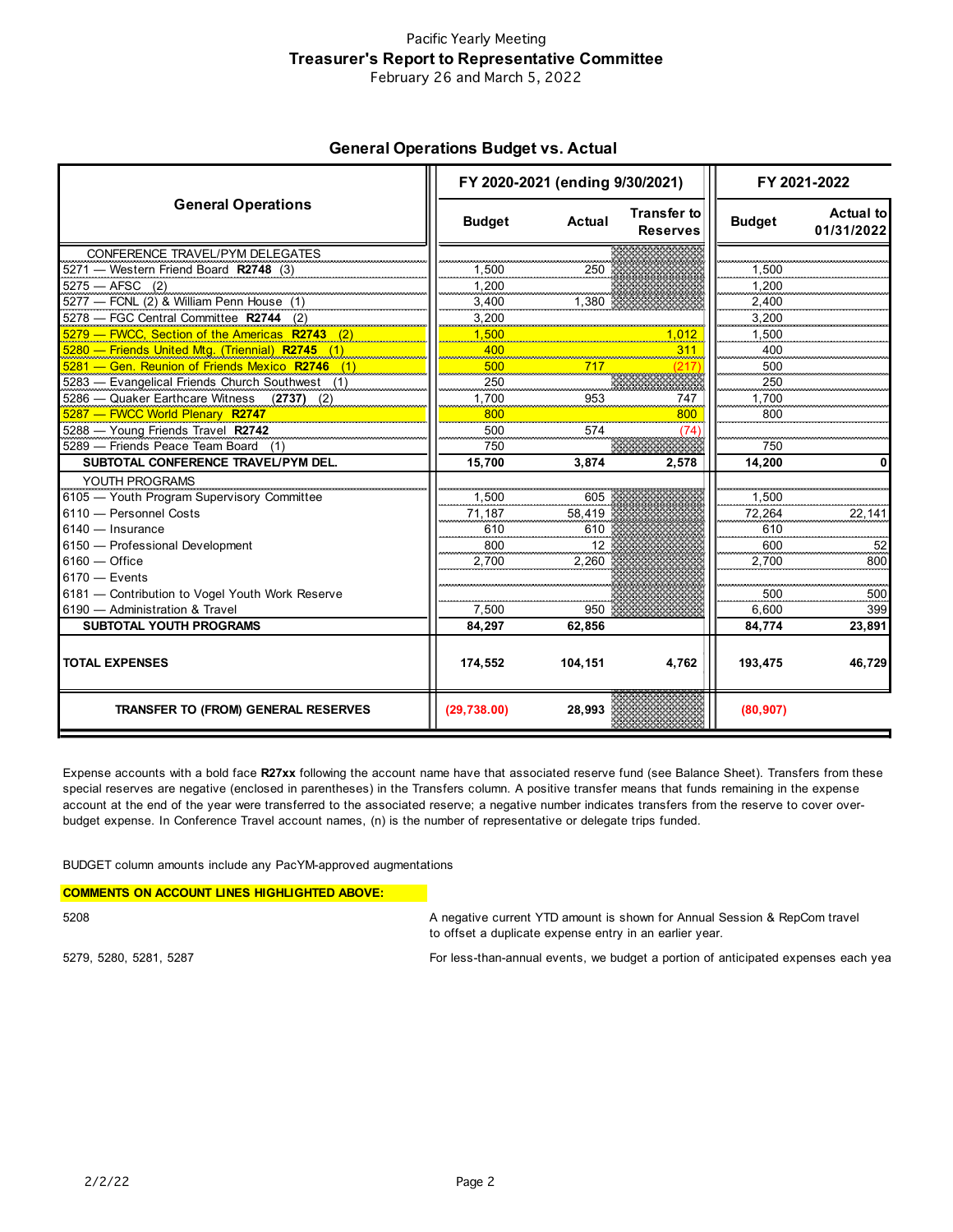# Pacific Yearly Meeting **Treasurer's Report to Representative Committee**

February 26 and March 5, 2022

## **Balance Sheet (Including Annual Session Reserve)**

| <b>Account Number and Title</b>                         | 9/30/2020  | 9/30/2021 | 01/31/2022     |                |
|---------------------------------------------------------|------------|-----------|----------------|----------------|
| <b>ASSETS</b>                                           |            |           |                |                |
| 1701.1 - General Acct checking - Redwood Credit Union   | 7,489.79   | 15,147    | 90,936         |                |
| 1701.2 - General Acct savings - Redwood Credit Union    | 41,167.79  | 84,657    | 118,490        |                |
| 8002 - Session checking (merged w General cking 4/2021) | 30,040.00  | 41,205    |                |                |
| 1704.01 - Invested General Reserves (Friends Fiduciary) | 103,007.34 | 109,468   | 146,211        |                |
| 8003 - Invested Session Reserves (Friends Fiduciary)    | 68,133.41  | 72,407    | 96,710         |                |
| 1704.7 - Vogel Endowment (Friends Fiduciary)            | 517,835.83 | 532,739   | 678,928        |                |
| Payroll refunds                                         | 179.65     | 180       | 180            |                |
| 1720 - Inventory of Faith & Practice                    | 2,068.00   | 2,068     | 1,668          |                |
| <b>TOTAL ASSETS</b>                                     | 769,921.81 | 857,870   | 1,133,123      |                |
|                                                         |            |           |                |                |
| <b>LIABILITIES AND RESERVES</b>                         |            |           |                | <b>Reserve</b> |
| 2400 - Payroll Withholdings                             | 569.68     |           | 570            | Caps           |
| 2500 - Payroll Taxes Payable                            |            | 570       |                |                |
| 2701 - Accounts Payable                                 | 319.59     | 320<br>0  | 320            |                |
|                                                         | 0.00       |           | $\overline{0}$ |                |
| 2704 - Credit Cards                                     | 188.48     | 453       | 453            |                |
| 2712 - Student Conscience Fund                          | 17,843.11  | 17,843    | 17,843         |                |
| 2713 - Clerk's Travel & Discretionary (5202) Reserve    | 1,362.71   | 304       | 840            | 2,000          |
| 2714 - Committee Supplemental (5237) Reserve            | 2,000.00   | 2,000     | 2,000          | 2,000          |
| 2715 - Incoming Clerk Shadowing (5203) Reserve          | 0.00       | 813       | 1,089          |                |
| 2721.1 - Pre-Publishing Reserve (F&P)                   | 4,317.56   | 4,318     | 4,318          |                |
| 2722 - Equipment Purchase (5207) Reserve                | 1,500.00   | 1,500     | 1,500          | 1,500          |
| 2723 - Account Audit (5210) Reserve                     | 3,590.00   | 3,590     | 3,155          | 4,000          |
| 2732 - PYM Traveling Friend Fund (M&O)                  | 2,321.47   | 2,321     | 2,321          |                |
| 2733 - Fund for Concerns (M&O)                          | 5,733.00   | 5,963     | 6,363          |                |
| 2734 - Sharing Fund (M&O)                               | 2,235.85   | 2,236     | 2,236          |                |
| 2735 - FGC Scholarship                                  | 827.80     | 828       | 828            |                |
| 2736 - Unity with Nature Project Fund                   | 4,446.80   | 4,962     | 4,962          |                |
| 2737 - QEW Travel (5288) Reserve                        | 1,348.10   | 2,095     | 2,095          |                |
| 2738.1 - Directory Database reserve                     |            | 6,203     | 1,108          |                |
| 2742 - Young Friends Travel (5288) Reserve              | 751.65     | 0         | 0              | 0              |
| 2743 - FWCC, Sect of Amer Travel (5279) Reserve         | 488.50     | 1,500     | 1,500          | 1,500          |
| 2744 - FGC Travel (5278) Reserve                        | 500.00     | 500       | 500            | 500            |
| 2745 - FUM Travel (5280) Reserve                        | 2,189.45   | 2,500     | 2,500          | 2,500          |
| 2746 - Gen. Reunion Fr. Mex. Travel (5281) Reserve      | 969.20     | 752       | 1,252          | 1,000          |
| 2747 - FWCC World Plenary Travel (5287) Reserve         | 2,400.00   | 3,200     | 4,000          |                |
| 2748 - Western Friend Board Travel (5271) Reserve       | 1,000.00   | 1,000     | 1,000          | 1,000          |
| 2749 - Latin Amer. Concerns Outreach (5212) Reserve     | 173.73     | 674       | 1,174          | 1,500          |
| 2752 - Group Exemption Fee (5225) Reserve               |            | 2,500     | 2,500          |                |
| 2781 - Bob Vogel Endowment                              | 517,835.83 | 532,739   | 678,928        |                |
| 2782 - Vogel Youth Work Reserve                         | 11,069.03  | 12,643    | 37,314         |                |
| 2782.1 - YAF Elder Assistance Grants Reserve            |            | 420       | 920            |                |
| 2783 - Employees Health Reserve Account Reserves        | 2,610.99   | 4,549     | 707            |                |
| 8900 - Annual Session Reserve                           | 68,305.42  | 72,620    | 108,903        |                |
| <b>Uncommitted General Reserves</b>                     | 113,023.86 | 165,955   | <u>239,925</u> |                |
| <b>TOTAL LIABILITIES AND RESERVES</b>                   | 769,921.81 | 857,870   | 1,133,123      |                |

The amount shown as "Uncommitted General Reserves" for a partial year is **not** a reliable predictor of what the reserves will be at the end of the fiscal year.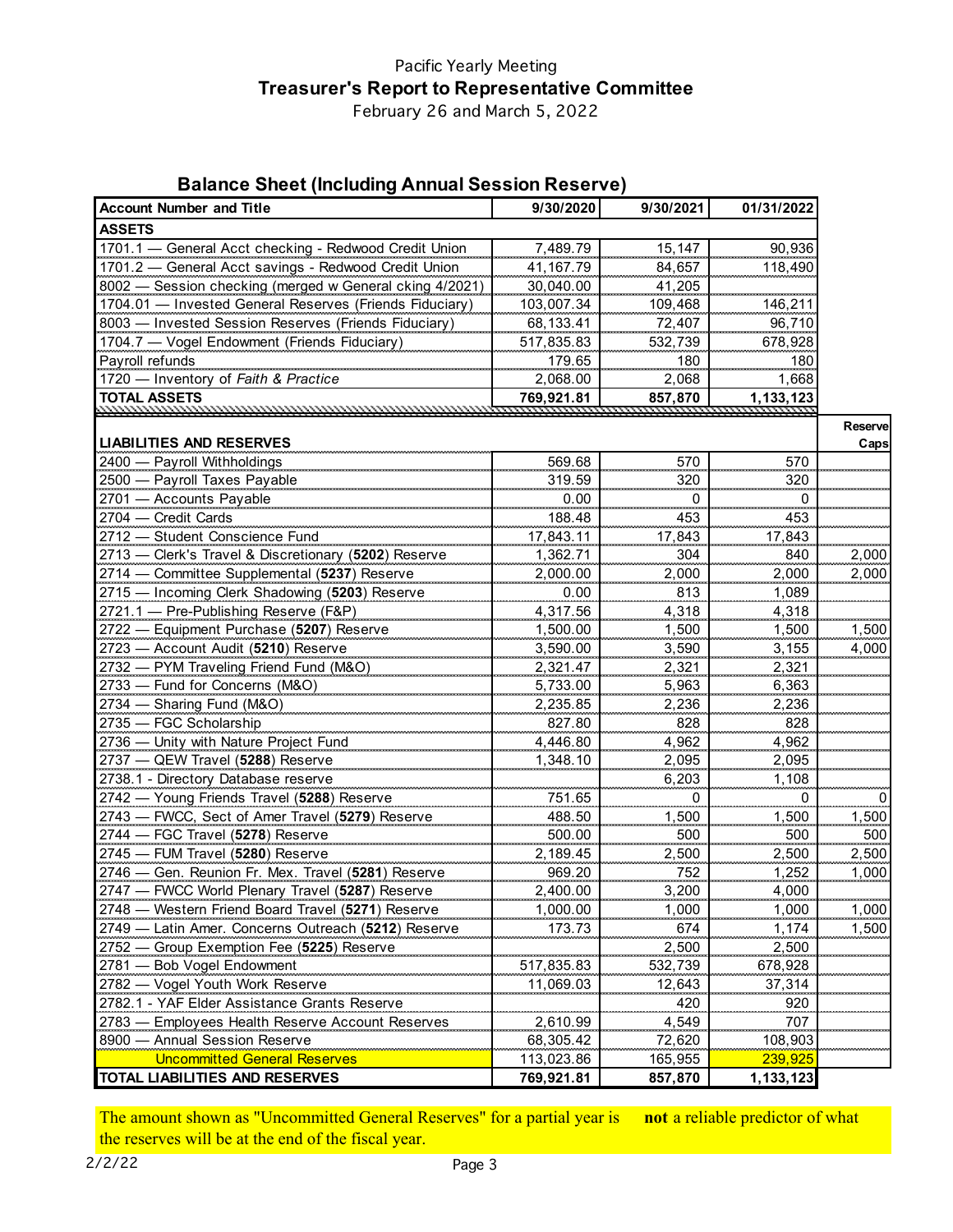# Pacific Yearly Meeting **Treasurer's Report to Representative Committee**

February 26 and March 5, 2022

#### **2022 2021 Annual Session Budget vs. Actual**

|                                                       | 2021 Budget | 2021 Actual | 2022 Budget |
|-------------------------------------------------------|-------------|-------------|-------------|
| Income                                                |             |             |             |
| 8210 - Miscellaneous session income                   |             | 2,060       |             |
| 8220 - Attenders' Payments for Registration           | 9,000       | 5,910       |             |
| 8230 - Registration Waivers from Session Accounts     |             |             |             |
| 8240 - AS Subsidy from PYM General Funds              |             |             |             |
| 8250 - Interest on PYM Sessions Accts                 | 50          | 23          |             |
| 8271 - Carbon Offset donations received               |             |             |             |
| 8272 - Carbon Offset donations pd to UWN Project Fund |             |             |             |
| 8280 - Donations received for Annual Session          | 2,000       | 3,067       |             |
| <b>Total Income:</b>                                  | 11,050      | 11,061      | 0           |
| <b>Expense</b>                                        |             |             |             |
| 8410 - Registrar's Expenses                           | 100         |             |             |
| 8420 - Secretariat Expenses                           | 100         |             |             |
| 8430 - Arrangements Expenses                          | 1,000       | 54          |             |
| 8435 - Virtual Meeting Coordinator                    | 1,500       | 1,180       |             |
| 8440 - Children's Program                             | 11,000      | 5,443       |             |
| 8450 - Cost of Facilities                             |             |             |             |
| 8460 - Junior Yearly Meeting                          | 2,000       | 389         |             |
| 8470 - Young Adult Friends                            |             |             |             |
| 8480 - Breakage and Equipment                         |             |             |             |
| 8490 - PYM Clerk's Invited Guests                     | 1,000       | 1,000       |             |
| 8500 - Insurance                                      | 600         | 1,168       |             |
| 8520 - Registration discounts - long-distance travel  |             |             |             |
| 8530 - Bank fees                                      |             |             |             |
| 8531 - Online payment service fees                    | 200         | 168         |             |
| 8540 - Miscellaneous expense                          | 1,000       |             |             |
| <b>Total Expense: **</b>                              | 18,500      | 9,401       | o           |
| <b>EXCESS (DEFICIT):</b>                              | (7,450)     | 1,659       | 0           |

*NOTES:*

8210 Misc income acct includes \$2,060 writeoff of stale checks from prior years (not included above). 8435 Virtual Meeting Coordinator exp shown above was actually paid after close of 2021 accounts. 8440 Children's Program exp shown above includes \$250 actually paid after close of 2021 accounts.

### **FYI - SOURCES OF DIRECT INCOME - AS 2019 @ Walker Creek Ranch**

| Registration fees other than attendance assistance gra | 74%   | 83.000  |
|--------------------------------------------------------|-------|---------|
| Attendance assistance from monthly meetings            | 12%   | 13.000  |
| Attendance assistance from PYM General budget          | 9%    | 10,600  |
| Attendance assistance contributions from registrants   | 4%    | 5,000   |
| All other sources                                      | $0\%$ | 100     |
| <b>TOTAL</b>                                           | 100%  | 111.700 |